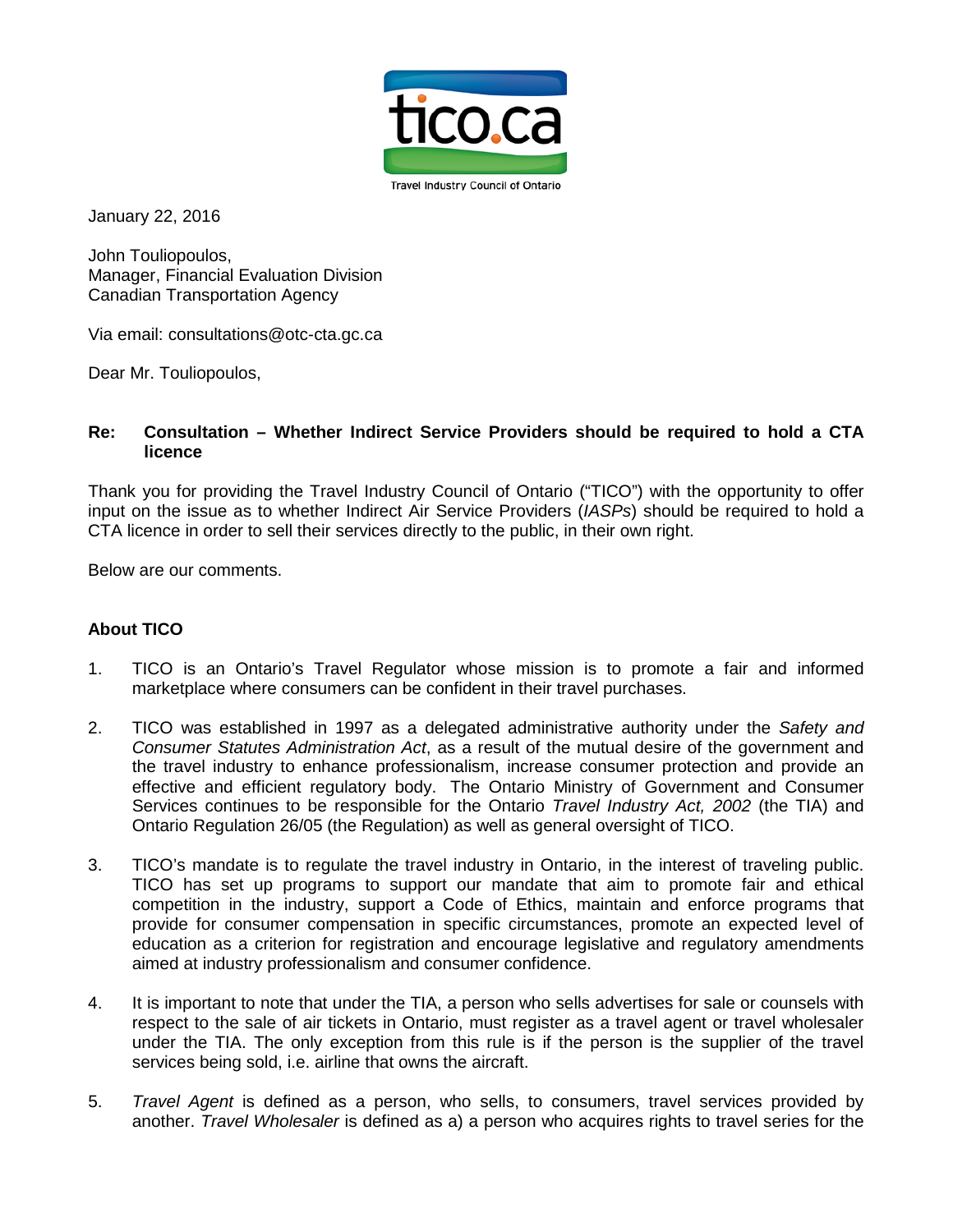purpose of resale to a travel agent or b) who carries on the business of dealing with travel agents or travel wholesalers for the sale of travel series provided by another person.

- 6. As part of the registration process and as a requirement of continuous entitlement to registration, all travel agents/wholesalers must satisfy certain criteria with respect to their financial viability, experience in the industry, education, trust account compliance and other financial and nonfinancial compliance (for more details, please see sections 14-15, 22, 24, 27, 31-37 of the Regulation). These requirements are part of the TIA and the Regulation and are uniformly applied and enforced by TICO.
- 7. In addition, consumers who purchased travel services from the registered travel agent are eligible to claim compensation from the Ontario Travel Industry Compensation Fund (the Fund) for travel services paid but not provided, as outlined by section 57 of the Regulation.

## **General Comments on the Approach Proposed by CTA**

- 8. Based on our overview of the existing model, *IASPs* do not own the aircraft. *IASPs* oversee all aspects of providing an air service, except operate the aircraft. They charter the aircraft from air carriers on a wet lease (aircraft with crew) basis. They market and sell the air service on their own behalf and collect funds from consumers. Further, domestic *IASPs* are required to obtain a licence from CTA, while international *IASPs* do not.
- 9. It seems that the proposed approach strives to remove the existing dual licensing system, while allowing CTA discretion and flexibility to apply legislative and regulatory requirements in a purposive manner to ensure that the objectives underpinning the air licensing regime continue to be met.
- 10. As a consumer protection agency, TICO supports clarity and transparency in enforcement and application of the regulations, provided consumer protection mechanisms remain intact.
- 11. TICO understands that currently, there are no *IASPs* operating in Ontario.
- 12. However, if there were persons operating in Ontario, that have commercial control of the aircraft and sell, market or otherwise advertise air tickets to public, but do not in fact own the aircraft, those persons would be required to register as a travel agent and/or travel wholesaler under the TIA.
- 13. It is TICO's position that eliminating the requirement to obtain a CTA licence by domestic *IASPs* would certainly relieve the regulatory burden on those persons and bring clarity and uniformity to the licensing process. However, it may also remove additional layer of protection that public would otherwise enjoy because under the CTA licence, *IASPs* would have to comply with certain economic, consumer and industry protection requirements.
- 14. While in Ontario, *IASPs*, as registered travel agents/wholesalers, will be subject to strict financial, educational and trust compliance requirements and consumers who purchased air tickets from *IASPs* would enjoy protection of the Compensation Fund; this may not be true in other provinces and territories.